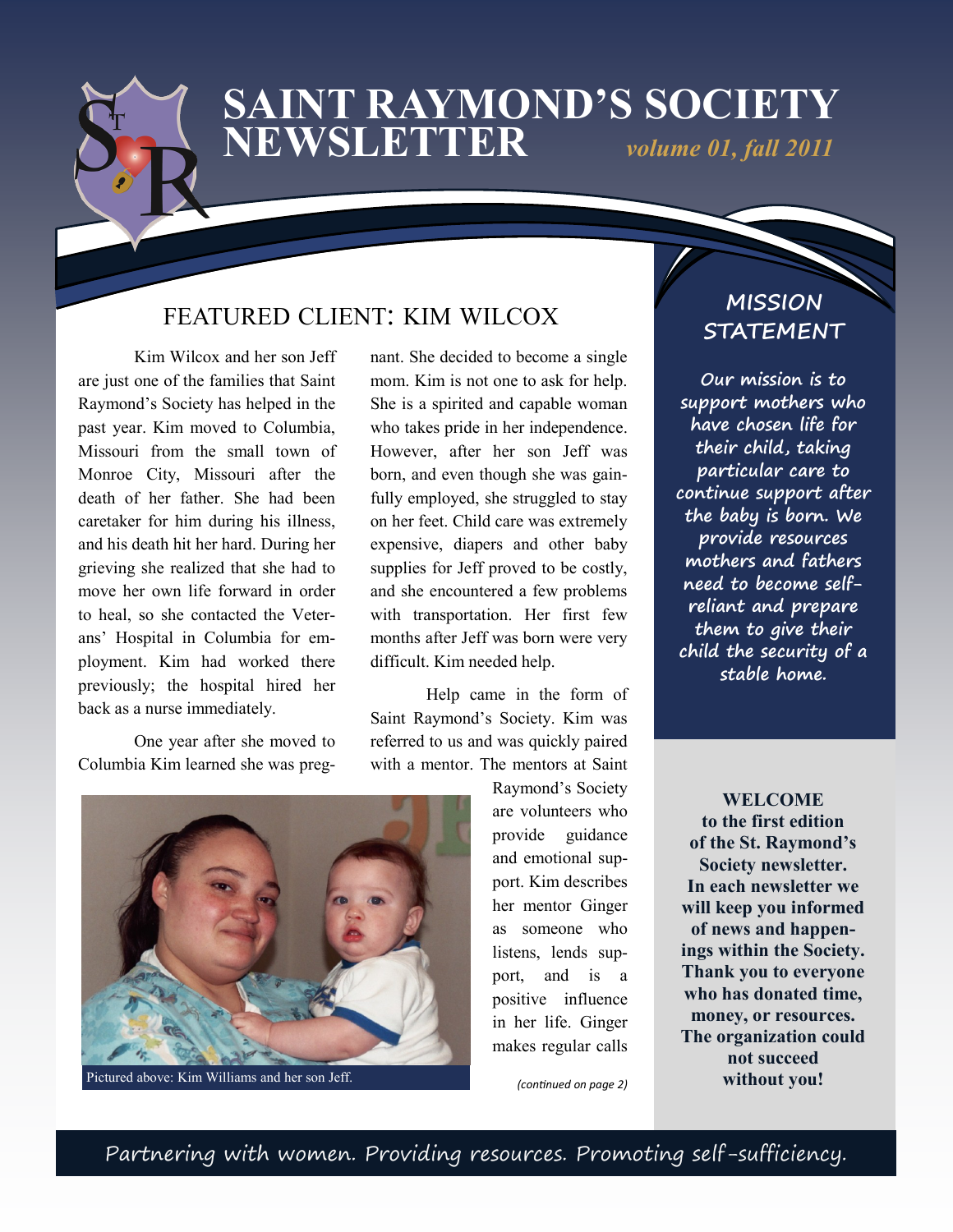## **Saint Raymond's Society**



and visits and she helps Kim get the things she needs for her son. Ginger brought her much-needed diapers and formula that had been donated to the Society. She has gone so far as to bring books, CDs, and a few Christmas gifts for Jeff. More importantly, she helped Kim find affordable child care and even accompanied her when she went to meet the potential new babysitter. Jeff is now with a child care provider whom both he and Kim adore. Their sitter offers affordable, reliable, in-home day care within walking distance from their apartment.

Kim had a couple of minor problems with transportation. One week she was having trouble getting her car licensed; after Saint Ray's helped fix a few mirrors the car passed inspection and Kim was able to drive it once again. Another week

she was struggling to buy gas. Mike Hentges, one of the founders of Saint Raymond's Society, came to her house and filled up her tank and checked the oil while he was there, too!

One of the biggest surprises came about 5 months ago. Anyone who has taken an active, crawling baby to a laundromat knows how challenging it can be to get the laundry done while keeping the baby safe and entertained. Ginger recognized the need Kim had for a washer and dryer in her own apartment and mentioned it to Mike. Coincidentally, a donor had just given a washer and dryer to Saint Raymond's. Mike surprised Kim the next day by delivering them to her apartment!

*(continued on page 3)*

#### **ACCOMPLISHMENTS**

In the year since Saint Raymond's Society began we have helped 16 different families!

We are currently working with 7 women and their children.

A few of things we have been able to give to our clients are:

- temporary housing
- rent assistance
- car repairs
- phone assistance
- help with job placement
- diapers, cleaning supplies, personal hygiene products

In addition, our mentor volunteers have given countless hours of support and guidance.

Beyond words… beyond nine months.